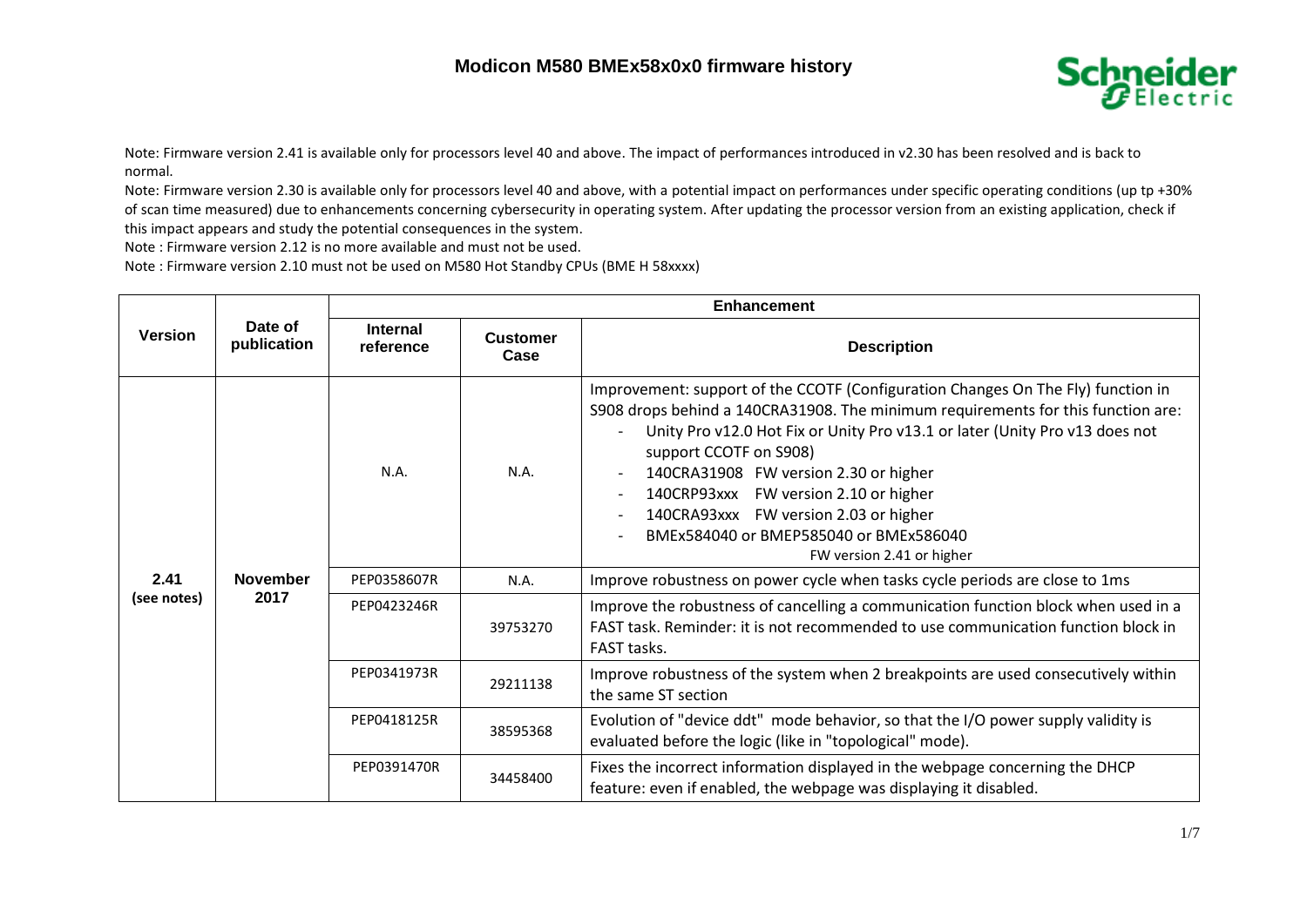

|      |            | PEP0314563R   | N.A.     | Prevent the system to go to HALT when large number of communication function<br>blocks are used (80 or more per cycle) and when the execution cycle duration is close<br>to the configured period.                                                        |
|------|------------|---------------|----------|-----------------------------------------------------------------------------------------------------------------------------------------------------------------------------------------------------------------------------------------------------------|
|      |            | PEP0358247R   | N.A.     | Optimize the performances when %SW90 is used to expand the default number of<br>communication requests possible per cycle                                                                                                                                 |
|      |            | PEP0427510R   | 40940277 | Avoid a rare situation where the CPU might go to the NO CONF state upon power<br>cycle in case of very large application (memory close to be full)                                                                                                        |
|      |            | PEP0428228R   | 41142764 | Robustness improvement of the communication system in case of heavy loads                                                                                                                                                                                 |
|      |            | PEP0348778R   | 31071508 | Improve the robustness of the redundant system to avoid a very seldom case where the RIO<br>bumped on 1 cycle after a CPU switchover triggered by a complete loss of visibility the RIO<br>network by the primary (both the 2 CPU ETH ports disconnected) |
|      |            | PEP0348925R   | N.A      | Prevent any RIO drop disconnection in rare cases of a misformed DHCP telegram                                                                                                                                                                             |
|      | April 2017 | PEP0333697R   | N.A.     | Change the behavior of the NTP management in order to avoid the system time to shift one<br>hour less when BMXNOR0200H is set as NTP client.                                                                                                              |
|      |            | PEP0337384R   | N.A.     | Improve robustness on proprietary FC90 modbus server in CPU                                                                                                                                                                                               |
|      |            | PEP0339111R   | N.A.     | Implement a new algorithm against TCP sequence number vulnerability giving now<br>unpredictable random TCP sequence numbers                                                                                                                               |
| 2.30 |            | PEP0348361R   | N.A.     | change the behavior of the SCHEDULE function block to be aligned with the user<br>documentation: Sunday was assign to bit 7 in WEEK instead of 0                                                                                                          |
|      |            | PEP0350099R   | N.A.     | Improve SYSLOG system where some events described in user manual were not recorded<br>(Application and configuration upload / download)                                                                                                                   |
|      |            | PEP0358247R   | N.A.     | improve robustness of the internal communication system to avoid it being overloaded by too<br>many requests that resulted into lower communication performances                                                                                          |
|      |            | PEP0387751R   | N.A.     | Improve robustness of the system against very seldom cases where specific DTM files loaded<br>into the CPU lead to a controlled stop unexpectedly.                                                                                                        |
|      |            | UNITY00081595 | N.A      | Increase robustness of the system when sending communication FC90 requests via<br>WRITE CMD MX that could lead to a controlled stop unexpectedly                                                                                                          |
|      |            | UNITY00083596 | N.A.     | Increase the robustness of the web server (rack viewer part) to avoid, in very seldom case, to<br>trigger a controlled stop of the CPU unexpectedly                                                                                                       |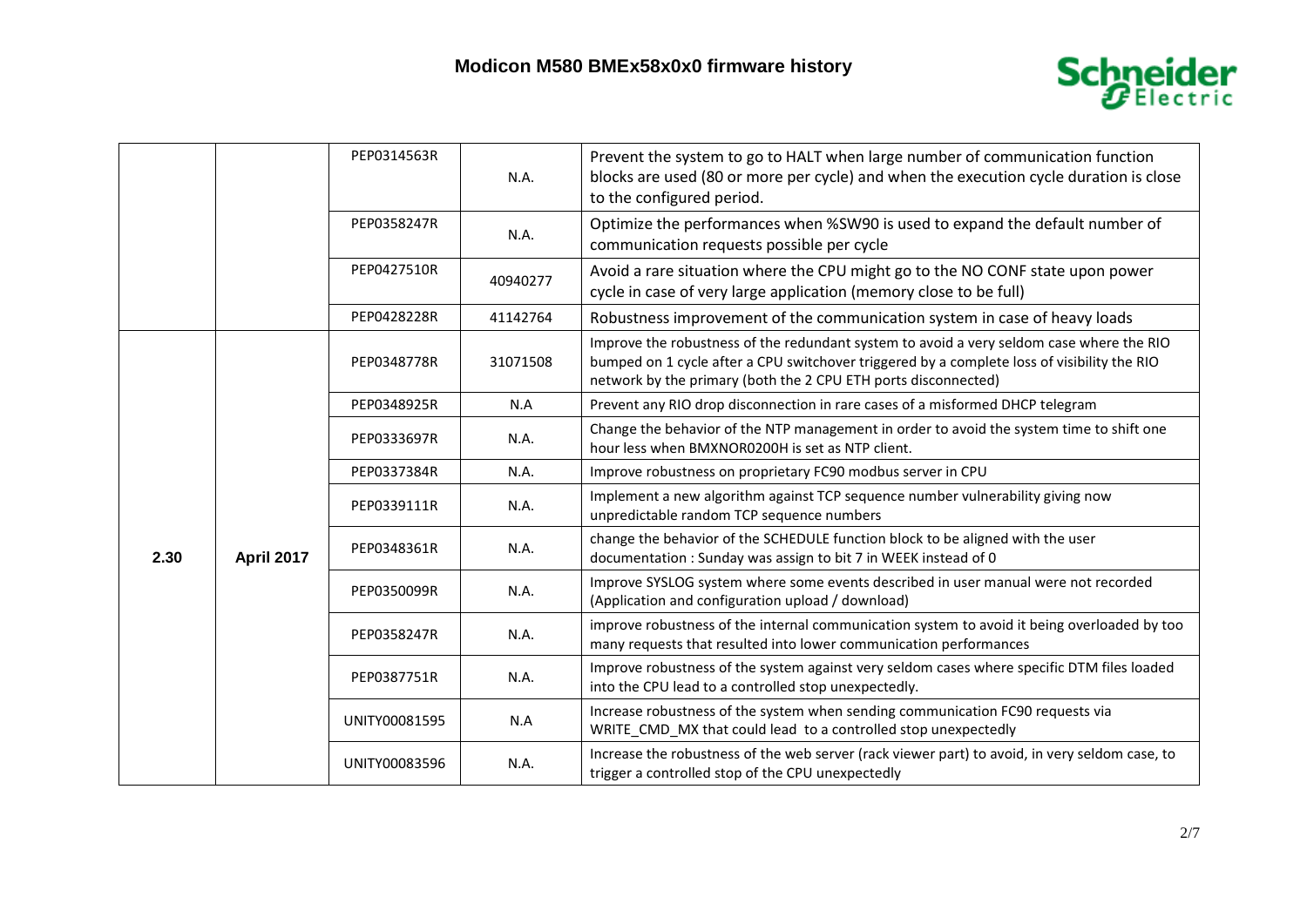

|               |  | UNITY00084328 | N.A.     | Increase the robustness of the redundant system related to Ethernet IP scanner & adapter<br>services that might stop after intensive CPU swaps                                                                                                                                                                                     |
|---------------|--|---------------|----------|------------------------------------------------------------------------------------------------------------------------------------------------------------------------------------------------------------------------------------------------------------------------------------------------------------------------------------|
|               |  | UNITY00084413 | N.A.     | Fix a seldom behavior in the firmware download processing that could lead to the following<br>error message "Flash upgrade error: S False"                                                                                                                                                                                         |
|               |  | UNITY00084448 | N.A.     | Fix a very seldom case of system controlled stop (managed exception state EC10) when<br>downloading a new firmware in the CPU                                                                                                                                                                                                      |
|               |  | UNITY00084826 | N.A.     | Fix a seldom issue that lead to a unexpected state in the module re-configuration after a hot<br>swap due to high frequency of explicit communication EF activation (READ_VAR, WRITE_VAR)<br>- typically less than 50ms.                                                                                                           |
|               |  | N.A.          | N.A.     | Fix a communication server issue when many communication EFs are started at the same time,<br>could lead to error code 7.                                                                                                                                                                                                          |
| <b>SV2.20</b> |  | N.A.          | N.A.     | Fix a communication EF operating mode issue in redundant configuration :<br>CPU waits now until its IP address is correctly set after a CPU swap (HSBY) before executing<br>communication EF.<br>Wrong Ip address could previously be used by modbus EF during first Mast cycle after a swap<br>that lead to communication errors. |
|               |  | N.A.          | N.A.     | Improvement: Enhance diagnostic for redundant system: %SW61.5 support to get access by<br>program to the information of PLC A and PLC B                                                                                                                                                                                            |
|               |  | N.A.          | N.A.     | Fix a real time issue on Ethernet IP system when processing arpResolv request: task could be<br>interrupted during up to 600ms, that could lead to a bump on CRA.                                                                                                                                                                  |
|               |  | N.A.          | N.A.     | Fix a seldom issue that lead to a CPU stop (error code EC04) after around 20 000 swaps on<br>redundant system. (robustness of tDiagMgrPoll system task).                                                                                                                                                                           |
|               |  | N.A.          | N.A.     | Fix a seldom issue that lead to a CPU stop (error code EC04) after application swaps on<br>redundant system. (robustness of tLLDP system task).                                                                                                                                                                                    |
|               |  | N.A.          | N.A.     | Improvement: Enhance diagnostic in case of unexpected system stop thank to a new file<br>/usr/diag/crash.txt generated. It includes the complete VxWorks callstack of the faulty task.                                                                                                                                             |
|               |  | N.A.          | N.A.     | Fix an issue on software upload when password activated.                                                                                                                                                                                                                                                                           |
|               |  | PEP0342179R   | 27468755 | Fix a robustness issue that could lead to a controlled stop of the CPU after receiving PTP<br>ethernet packets.                                                                                                                                                                                                                    |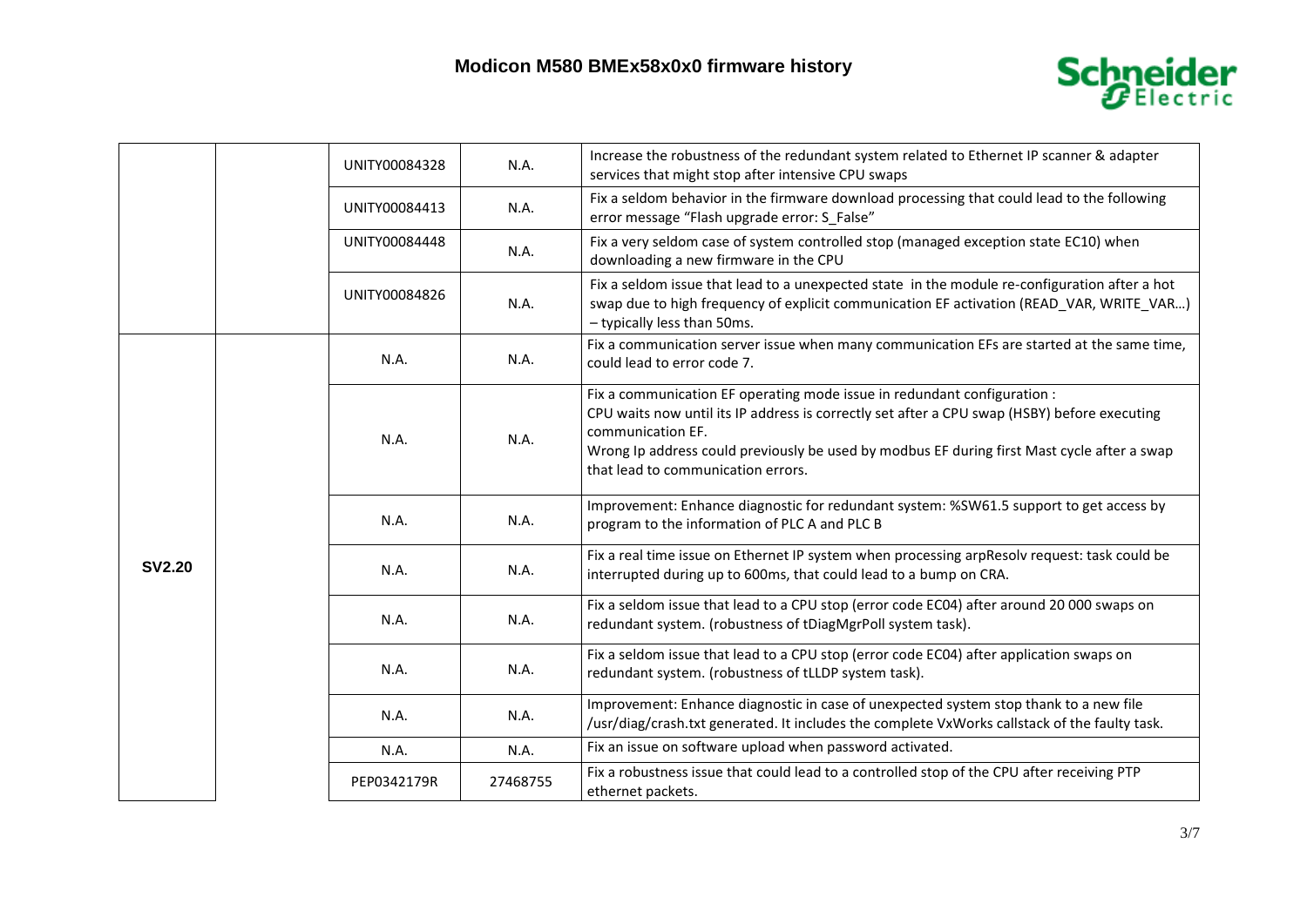

|                              |  | PEP0343987R   | 30031382             | Fix an issue on %S94 operating mode that caused the BMENOC falling in "No Conf" state.                                                                        |
|------------------------------|--|---------------|----------------------|---------------------------------------------------------------------------------------------------------------------------------------------------------------|
|                              |  | PEP0328060R   |                      | Improvement: Enhance application upload operating mode to block the upload when CPU is not<br>reserved to increase the security.                              |
|                              |  | UNITY00079914 | N.A.                 | Fix an issue on SET FILE ATTRIBUTES EF that didn't change the file attributes successfully on<br>M580.                                                        |
|                              |  | UNITY00080213 | N.A.                 | Fix a diagnostic issue on RIO DDT heartbeat (trigger too sensible)                                                                                            |
|                              |  | UNITY00081354 | N.A.                 | Fix an issue on the redundant M580 CPU to make the redundant link more robust to avoid<br>seldom cases of PLC B in "Wait" state after several power cuts      |
|                              |  | UNITY00082078 | N.A.                 | Fix an issue regarding auto-negociation feature of the wired HSBY high speed link.                                                                            |
|                              |  | UNITY00082487 | N.A.                 | Fix an issue that leads to system stop (error code EC10) of redundant M580 CPU when<br>performing operating modes on both %S94 and %S66                       |
|                              |  | UNITY00082337 | N.A.                 | Fix an issue that leads to a CPU stop (root cause was a watchdog overflow on EIP) when<br>disconnecting the Ethernet link connected with many scanned devices |
|                              |  | UNITY00082350 | N.A.                 | Fix an issue that leads to a CPU stop (root cause was a watchdog overflow on EIP -<br>%SW124=0x001F) when CPU alternative power cycles                        |
|                              |  | N.A.          | N.A.                 | Fix an issue on the SFP after restarting the system that could lead to have a HSBY Link Down.                                                                 |
|                              |  | N.A.          | N.A.                 | Improvement of robustness on hardware watchdog by changing internal system timeout values<br>of MAC2.                                                         |
| V2.13                        |  | PEP0333578R   | 28018449<br>28024152 | Fix the issue introduced with v2.12 where the CPU does not boot after power cycle                                                                             |
| V2.12<br>(not to be<br>used) |  | PEP0314608R   | 23737662             | Improvement: change the management of closing TCP connection (to be aligned as M340)                                                                          |
|                              |  | N.A.          | N.A.                 | Improvement: miscellaneous robustness improvements                                                                                                            |
|                              |  | N.A.          | N.A.                 | Improvement: support BMENOC IO Scanning upgrade (from 1.8KW to 3.7 KW)                                                                                        |
|                              |  | N.A.          | N.A.                 | Improvement: support of the Redundant Power Supplies (BMXCPS4002) advanced diagnostic<br>function blocks                                                      |
|                              |  | N.A.          | N.A.                 | Improvement: support of the Global Data Module (NGD)                                                                                                          |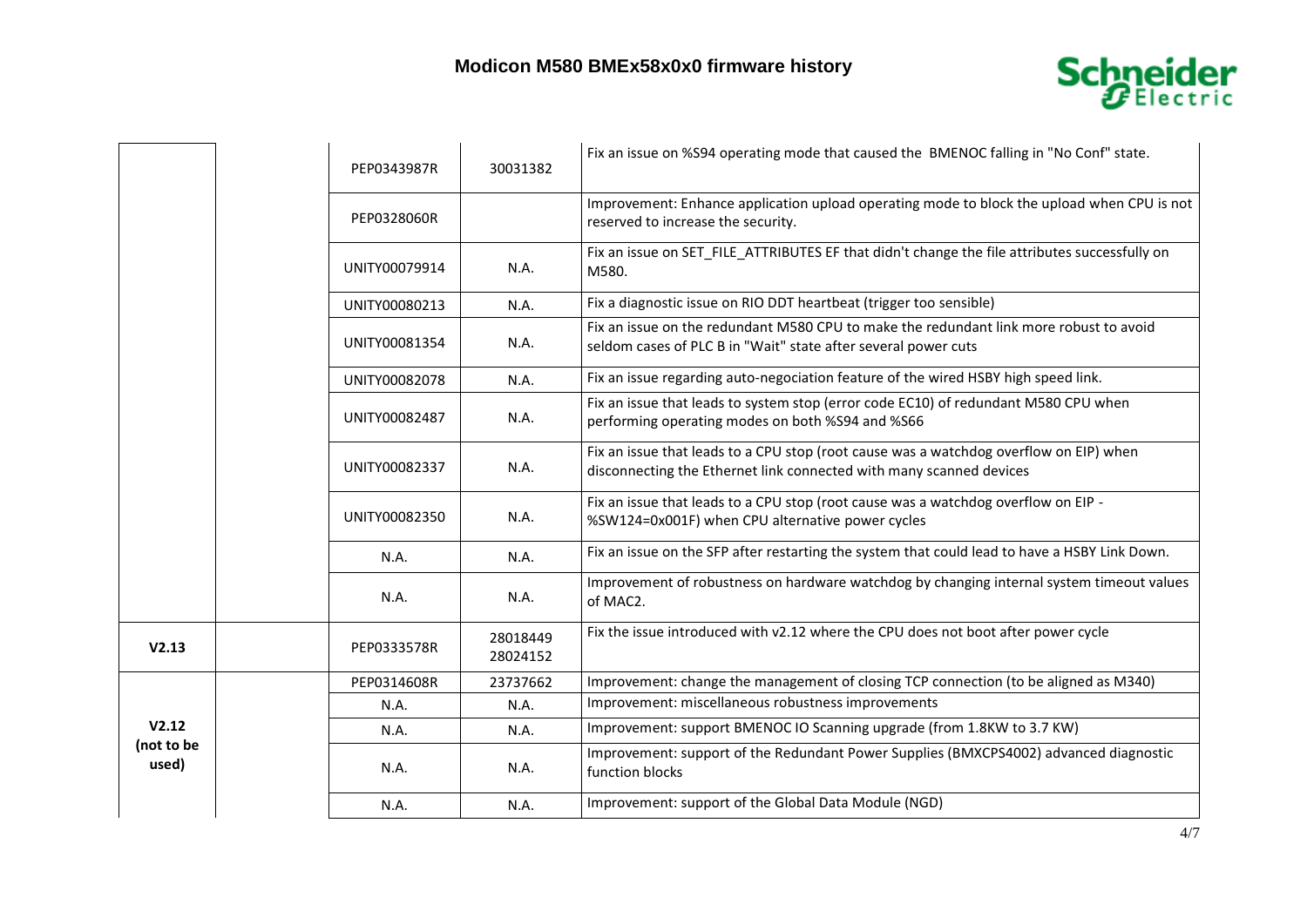## **Modicon M580 BMEx58x0x0 firmware history**



|                      |  | PEP0309455R                                                      | 22786747 | Fix the 10 years offset issue if time reference for NTP is coming from BMXNOR0200                                                                                                                                                                                                                            |
|----------------------|--|------------------------------------------------------------------|----------|--------------------------------------------------------------------------------------------------------------------------------------------------------------------------------------------------------------------------------------------------------------------------------------------------------------|
|                      |  | PEP0286728R                                                      | 17150997 | Fix the wrong display in millisec of value coming from R_NTPC() function.                                                                                                                                                                                                                                    |
|                      |  | PEP0286728R                                                      | 17150997 | Fix the arithmetic error wrongly generated when using FFB R N NTPC function block                                                                                                                                                                                                                            |
|                      |  | PEP0328302R                                                      |          | Fix the offset issue when M580 answering to Modbus FC02 and FC04 requests from Scada<br>(same mapping than Quantum now)                                                                                                                                                                                      |
|                      |  | PRB 192406                                                       |          | (HSBY only) : Fix the wrong behaviour of remote IO frozen if remaining HSBY CPU goes into<br><b>HALT</b> state                                                                                                                                                                                               |
|                      |  | PEP0322001R                                                      | 25478484 | Fix the wrong behaviour of the %S9 not working properly at first PLC cycle                                                                                                                                                                                                                                   |
|                      |  | PEP0299575R                                                      | 20570287 | Fixed an alignment issue in IO Scanner when a sequence of specific manipulations is done<br>related to adding / modifying and removing line upon several build                                                                                                                                               |
|                      |  | PEP0287801R                                                      | 17306463 | Fixed potential loss of signature of an SD Card upon power cycle                                                                                                                                                                                                                                             |
| V2.10<br>(see notes) |  | PEP0311101R                                                      | N.A.     | Improvement: animation enabled on function REF TO ANYBOOL when mapped on extracted<br>bit                                                                                                                                                                                                                    |
|                      |  | UNITY00079055                                                    | N.A.     | Improvement of data_exch CIP address input parameter in order to avoid having to write it in<br>the DFB at each cycle.                                                                                                                                                                                       |
|                      |  | UNITY00078119<br>UNITY00078306<br>UNITY00076741<br>UNITY00076742 | N.A.     | Improvement of cybersecurity robustness against:<br>Periodic configuration change at each cycle using ETH PORT CTRL block (ex: enable /<br>disable FTP)<br>FTP session still active when FTP disable using ETH PORT CTRL block<br>CPU syslog events recording improvement in case of FW update or CPU reboot |
|                      |  | UNITY00078670                                                    | N.A.     | Fixed EIP communication issues between M580 and M340 BMXNOC0401 in EtherNet / IP (it was<br>ok for Modbus TCP)                                                                                                                                                                                               |
|                      |  | N.A.                                                             | N.A.     | Improvement: support of State RAM for BMEP584040                                                                                                                                                                                                                                                             |
|                      |  | N.A.                                                             | N.A.     | Improvement: support of Quantum Ethernet drops (140CRA31200) for BMEP584040                                                                                                                                                                                                                                  |
|                      |  | N.A.                                                             | N.A.     | Improvement: support of some Quantum function blocks for BMEP584040                                                                                                                                                                                                                                          |
|                      |  | N.A.                                                             | N.A.     | Improvement: support of Rack Viewer for BMEP584040                                                                                                                                                                                                                                                           |
|                      |  | N.A.                                                             | N.A.     | Improvement: All CPUs: support of Redundant Power Supplies BXCPS4002 (status and function<br>blocks)                                                                                                                                                                                                         |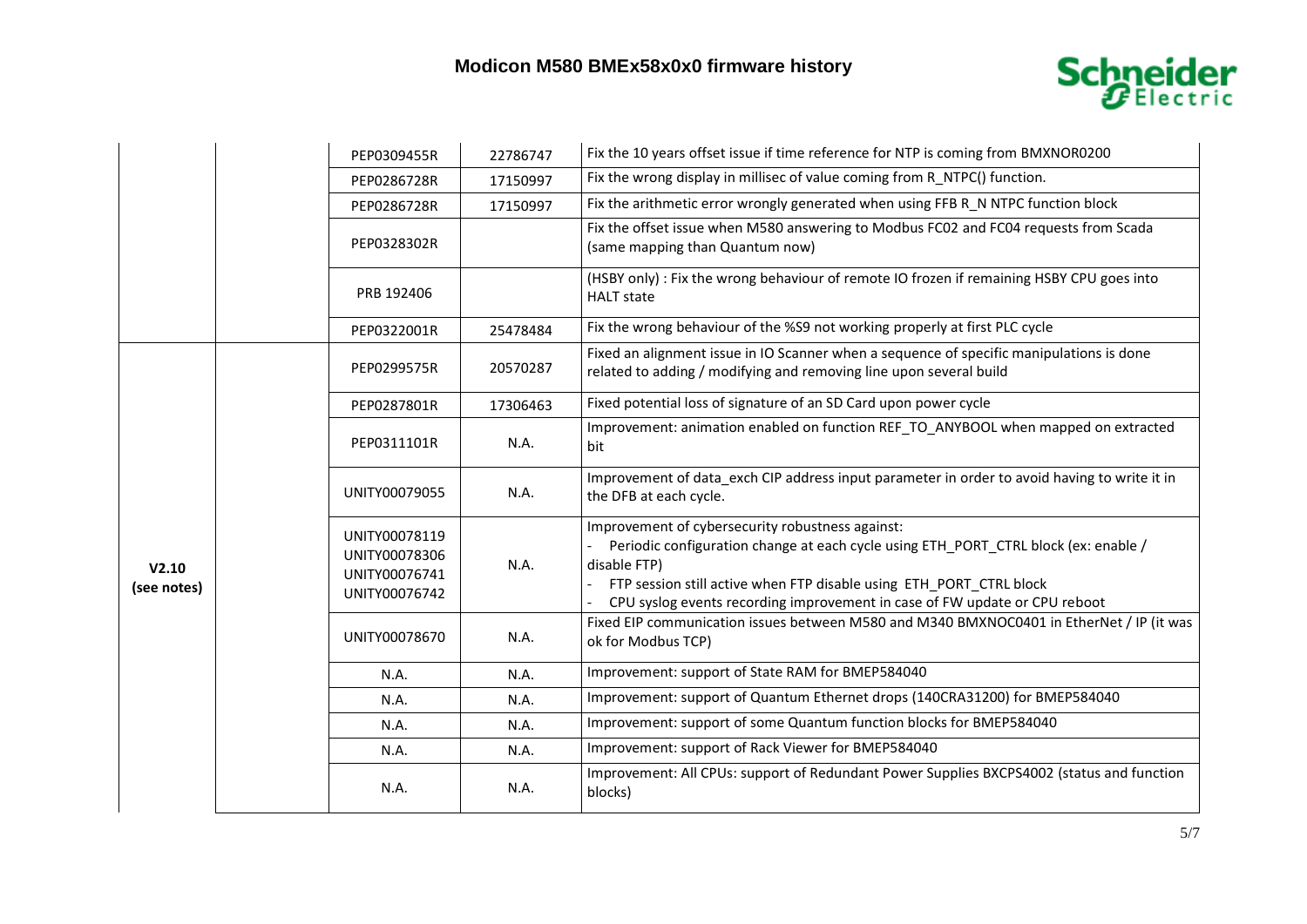

|               |  | N.A.        | N.A.     | Scanner CPU DDDT evolution to simplify user interface (new health bit and control bit per<br>device)                                                                                                           |
|---------------|--|-------------|----------|----------------------------------------------------------------------------------------------------------------------------------------------------------------------------------------------------------------|
|               |  | N.A.        | N.A.     | Numbering schema change: Device ID, Connection ID, Object ID, Compatibility to simplify user<br>interface                                                                                                      |
|               |  | N.A.        | N.A.     | ANYBOOL support for on line animation                                                                                                                                                                          |
|               |  | N.A.        | N.A.     | Time stamping support for local variables of the CPU                                                                                                                                                           |
|               |  | N.A.        | N.A.     | Enhance cybersecurity features: Enable/Disable unused services, support EIP/DHCP/BOOTP<br>services, Hardening Access Control (ACL), Disable FTP on Ethernet when in NOCONF mode,<br><b>Event Logging</b>       |
|               |  | N.A.        | N.A.     | Device Integration: support of 'R' Ready devices                                                                                                                                                               |
|               |  | N.A.        | N.A.     | Support of CCOTF on Local IO                                                                                                                                                                                   |
| SV 2.01       |  | PEP0293564R | N.A.     | Fix a potential issue where an undesirable output was one during the first PLC cycle after<br>startup                                                                                                          |
|               |  | PEP0291328R | 17928491 | When the CPU is HALTed, the DIO outputs keep the last values -> the fix is to stop the<br>ioscanner to activate the fallback values                                                                            |
|               |  | PEP0281260R | 15020418 | No Ethernet IP connection (with drive Danfoss FC102)                                                                                                                                                           |
|               |  | PEP0250301R | 07708387 | Enhance DIO management for class 1 CIP connections (CPU DIO connection internal timeouts)                                                                                                                      |
|               |  | PEP0275023R | N.A.     | FTP password for firmware upload must be configurable                                                                                                                                                          |
|               |  | PEP0280264R | 15386494 | DEVICE_CNX_CTRL bits management is not correct on M580 CPU Device DDT for STB                                                                                                                                  |
|               |  | PEP0250299R | 07708387 | M580 data Freshness bits management do not behave as described in the documentation                                                                                                                            |
|               |  | PEP0275021R | N.A.     | Enhance FTP robustness against too long login names                                                                                                                                                            |
|               |  | PEP0275017R | N.A.     | Increase the reliability of the firmware integrity self test                                                                                                                                                   |
|               |  | PEP0261831R | 08028661 | Regression vs M340 : implement NOR0200 NTP Client feature to update the CPU RTC                                                                                                                                |
|               |  | PEP0267189R | N.A.     | Enhance existing password protection mechanism to reserve PLC                                                                                                                                                  |
| <b>SV1.13</b> |  | N.A.        | N.A.     | Unity loader being connected to a BMXEHCxxx via a CPU, the CPU may go in "NO CONF" state<br>OR Module leds blinking (RUN, ERR, I/O, DL) OR "system stop" state (%SW124=EC00) during<br>the upgrade of the EHC. |
|               |  | N.A.        | N.A.     | The webpage fails after a long period of time with the popup message : "communication<br>timeout occured, please check the connection"                                                                         |